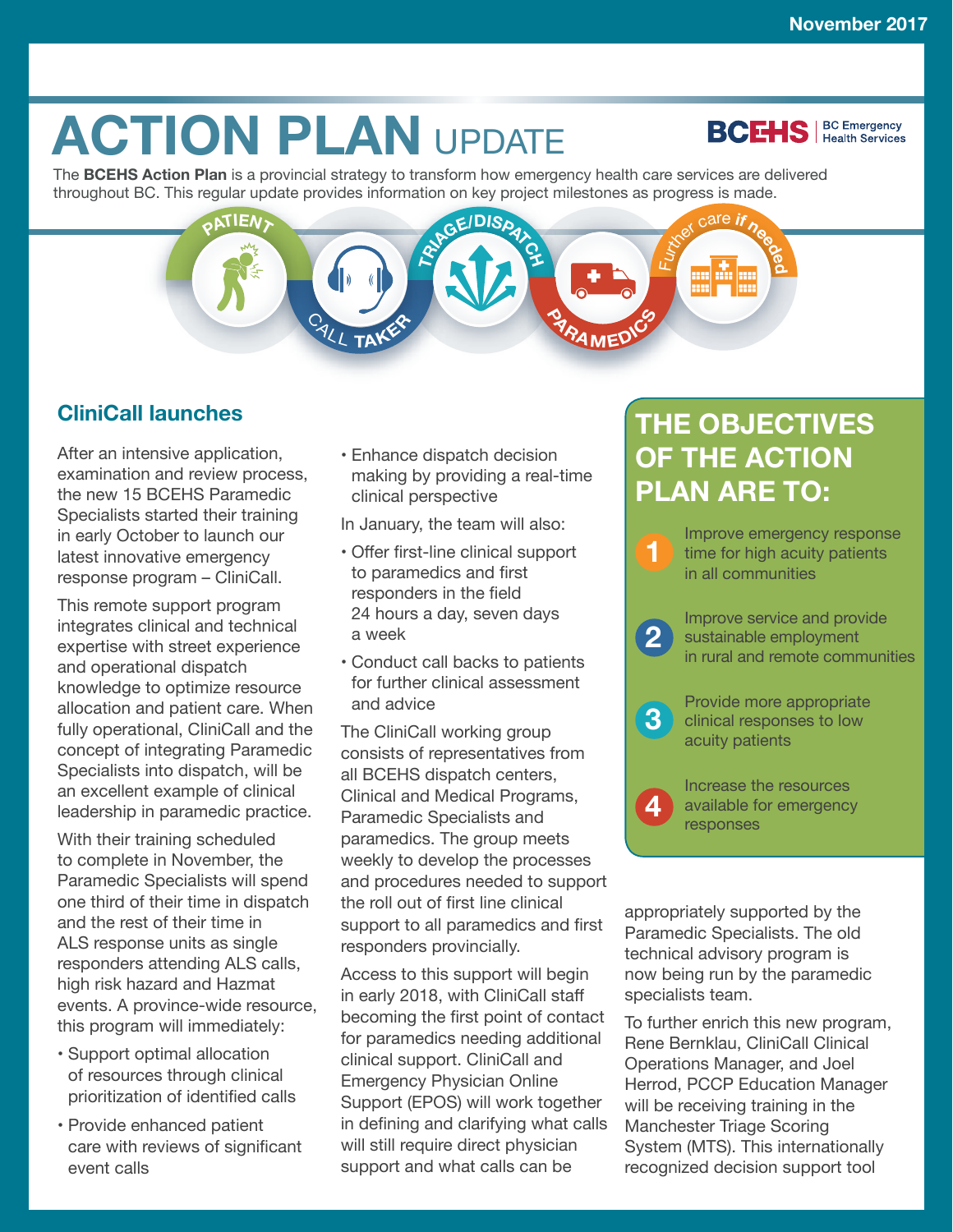**CliniCall** support services

used by paramedics in the UK will be launched within the CliniCall program in November to support the secondary triage of callers by Paramedic Specialists.

Congratulations to our new Paramedic Specialists: Kristina Anton, John Merrett, Enrico Ruffy, Brian Twaites, Kris Erickson, Graham Harrington, Darrel Hunsbedt, Ryan Stefani, Andrew Mills, Chris Morgan, Jade Munro, Kathleen Pascuzzo, David Hilder, Robert MacMillan and Ole Olsen. CliniCall will be posting for additional personnel to join the team in November.

Additional communication and education for the individual dispatch centers will come once the Standard Operating Guidelines are finalized in early November.

For more information or questions about this initiative, email: Action PlanIdeas@bcehs.ca.

#### **New resource & deployment plans underway**

<sup>C</sup>AL<sup>L</sup> **<sup>T</sup>AKE<sup>R</sup>**

**TR<sup>I</sup>AGE/DISPATC<sup>H</sup>**

**<sup>P</sup>ARAMED<sup>I</sup>C<sup>S</sup>**

**<sup>P</sup>ATIEN<sup>T</sup>**

The delivery of excellent patient care in every community across the province requires having the right resources in the right place at the right time and using those valuable resources in the most appropriate way.

With the demand for emergency services in our province on the rise as a result of a growing and aging population, our current models for resource allocation and usage need to adapt. BCEHS staff from several parts of the organization have been helping analyze community demand data and working with area managers to help develop plans that match local community need with the most appropriate resources. The goal of these changes to our deployment model is to ensure more effective use of our staff and resources to help us provide timely, appropriate, patientfocused health care services to patients and communities across the province.

**Phase I – changes rolling out** Five communities and their surrounding areas were identified for Phase I of these changes: Nanaimo, Vancouver, Dawson Creek, Williams Lake and Trail. These communities were chosen to represent a full range of different geographies, from metropolitan to rural and remote. Area Managers, Unit Chiefs and CUPE representatives have been engaged as part of this work, and collaborative meetings started in August. A combination of data analysis and operational experience has provided a solid foundation for the new resource plans, which are focused on capacity and coverage. To date:

**ACTION PLAN**

<sup>F</sup>urthe<sup>r</sup> <sup>c</sup>ar<sup>e</sup> **<sup>i</sup><sup>f</sup> <sup>n</sup>eede<sup>d</sup>**

UPDATE

- Four meetings have taken place in Nanaimo and two in Metro Vancouver. Draft plans are in place for both areas and are awaiting final approval. The plan is to begin implementation of the new plans in the New Year.
- Dawson Creek and Trail had initial working group meetings. They are on track to start implementation of their new plans before the end of 2017.
- As a result of the wildfires a new timeline for Williams Lake is being developed.